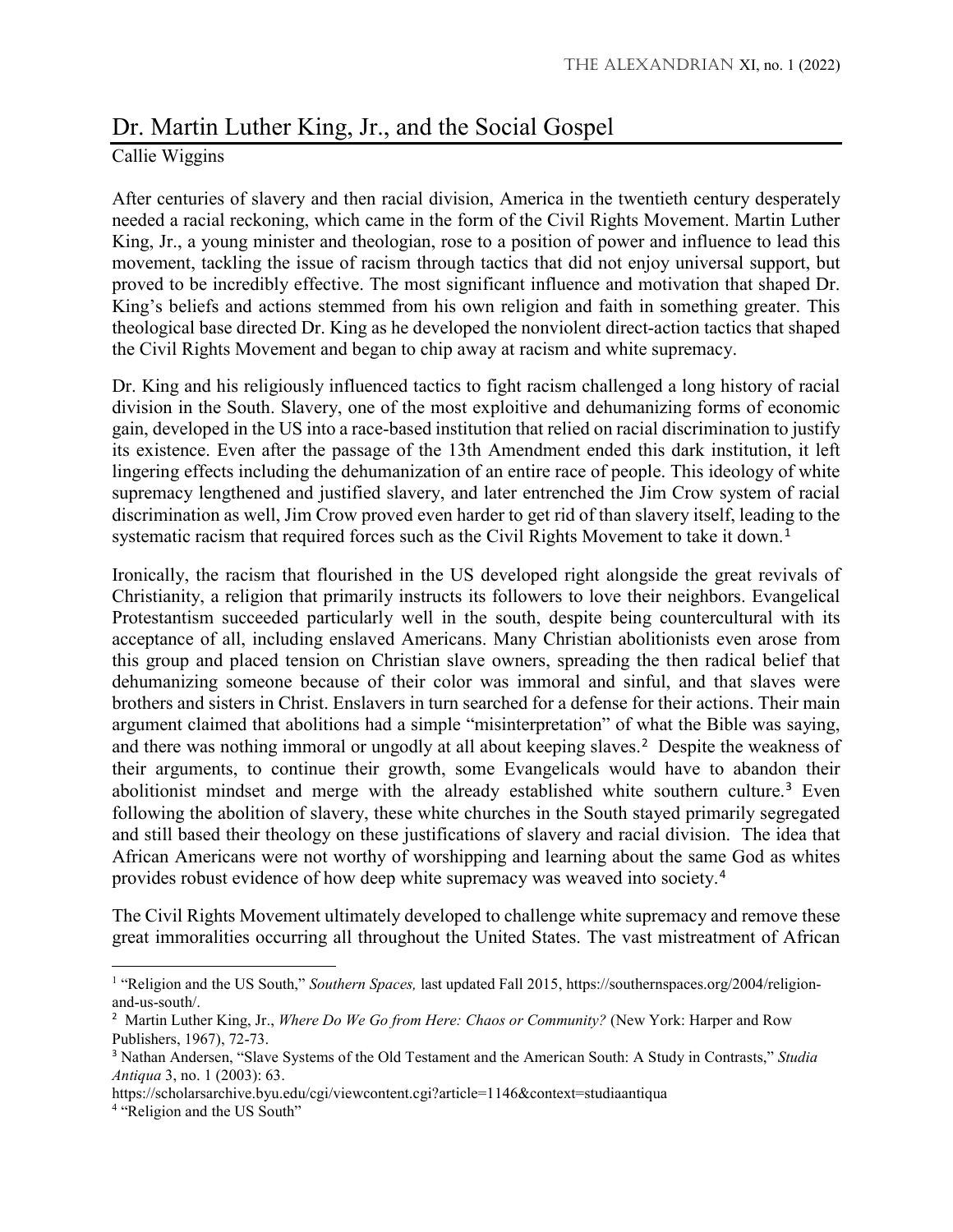Americans had reached a level that required special attention and action. Montgomery, Alabama, the first capital of the confederacy with a long legacy of institutional slavery, and longtime endorsement of Jim Crow, became a hotspot and breeding ground for white supremacists, but also contained a large and wearied, but determined African American population.[5](#page-1-0) With the arrest of Rosa Parks after refusing to give up her bus seat in 1955 to a white man, the city was on fire for change. The Montgomery Bus Boycott drew nationwide attention to the harm of segregation. Looking for a passionate and determined leader, Montgomery leaders landed on Dr. Martin Luther King, Jr. A fairly new arrival from Atlanta ministering at Dexter Avenue Baptist Church, Dr. King's popularity had quickly grown.<sup>[6](#page-1-1)</sup> His methods did not encourage African Americans to treat their enemies with violence, but instead expanded the tradition and philosophy of nonviolent direct action in the Black community. In fact, his speeches not only discouraged violent responses but also encouraged African Americans to love their enemies. Even after the bombing of his home, Dr. King's efforts to remain nonviolent were unwavering. Dr. King's early success with the Montgomery Bus Boycott exemplified the effectiveness of his philosophy when the Supreme Court affirmed in the Browder v. Gayle decision that segregation bus laws were unconstitutional.[7](#page-1-2) This Civil Rights battle firmly placed Dr. King on his pathway as a nationally known Civil Rights leader.

Dr. King's background helped him develop his later tactics and beliefs. Born in Atlanta, Georgia, Martin Luther King, Jr. followed his father and grandfather into a career in ministry. During his education in Sociology at Morehouse College, he encountered professor and social gospel activist, Benjamin Mays.<sup>[8](#page-1-3)</sup> Mays was responsible for providing much of Dr. King's knowledge on Civil Rights issues and understanding of tactics that allowed activists to pursue change in way that aligned with Christian values. He continued his education at Crozer Theological Seminary in Pennsylvania where he further developed his knowledge and faith in this active and practical form of Christianity. While pursuing his masters, Martin developed the mission behind his ministry, "The Gospel I Will Preach to the World." The social gospel, as it was more commonly known, was the true structure of this faith that Dr. King developed. It was practical Christianity, activism modeled primarily after the early church with the aim of correcting social injustices in society. Taking on the role of a social gospel activist he insisted on working towards a warless world with a better distribution of wealth and friendship that transcended race and color. He focused not only on spiritual well-being but also on material well-being, and strongly believed that social problems were moral problems as well, including Civil Rights issues.<sup>[9](#page-1-4)</sup> These ideas, beliefs, and tactics continued to develop as he simultaneously attended Boston College for his doctorate and then accepted his first position as pastor at Dexter Avenue Baptist Church in Montgomery at the age of  $25.10$  $25.10$ 

l

<span id="page-1-0"></span><sup>&</sup>lt;sup>5</sup> Troy Jackson, *Becoming King: Martin Luther King Jr. and the Making of a National Leader (Lexington: The* University Press of Kentucky, 2008), 53-83.

<span id="page-1-1"></span><sup>6</sup> Jackson, *Becoming King,* 85-94.

<span id="page-1-3"></span><span id="page-1-2"></span><sup>7</sup> Civil Rights History Project Collection, Archive of Folk Culture (Washington D.C.: American Folklife Center). <sup>8</sup> "Martin Luther King, Jr.," Britannica, last modified September 2, 2021,

https://www.britannica.com/biography/Martin-Luther-King-Jr

<span id="page-1-4"></span><sup>9</sup> "Social Gospel," The Martin Luther King, Jr., Research and Education Institute (Stanford University, June 5, 2018), https://kinginstitute.stanford.edu/encyclopedia/social-gospel.

<span id="page-1-5"></span><sup>10</sup> Jackson, *Becoming King,* 35-36.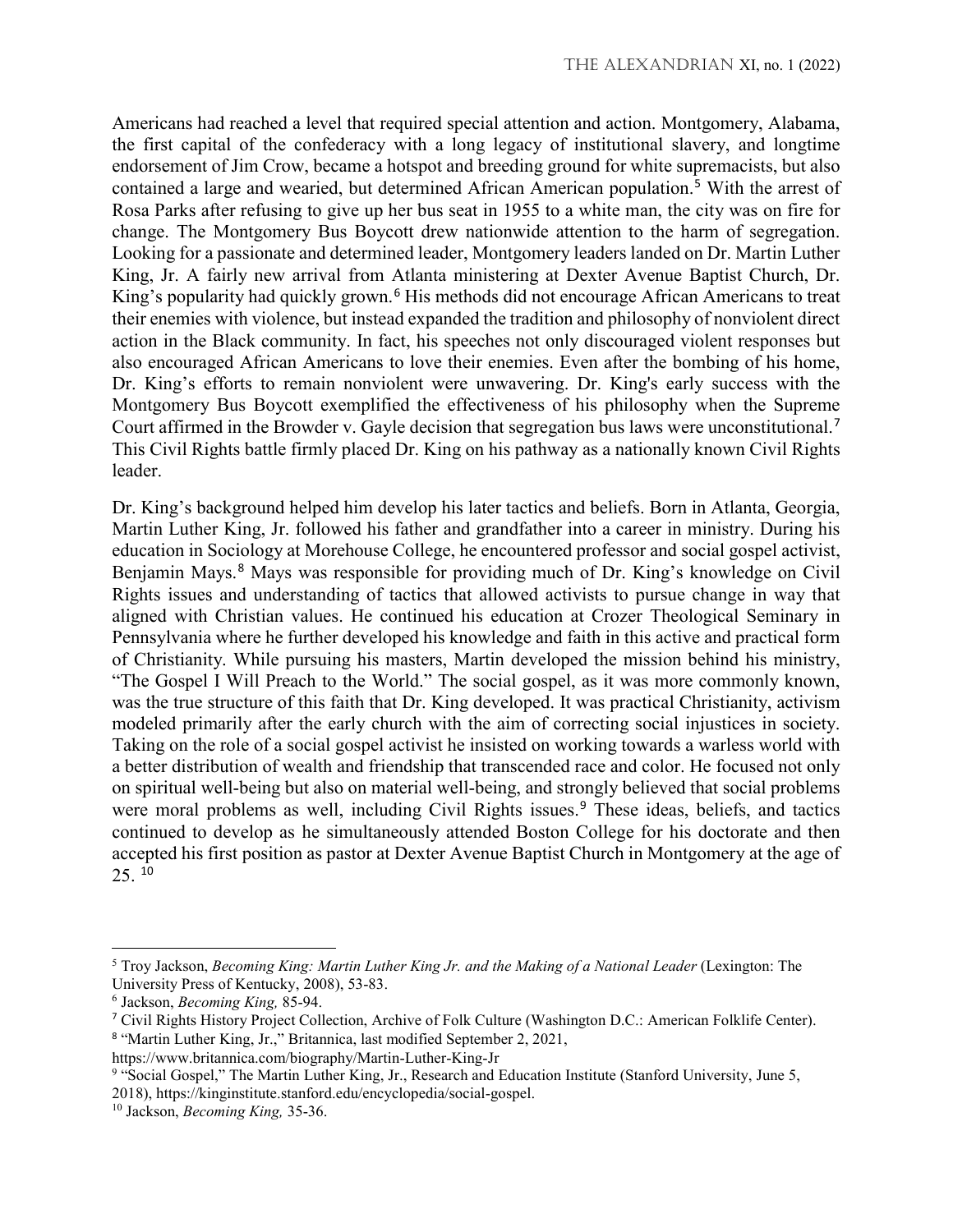Dr. King's speeches and sermons demonstrated the fundamental virtues that informed his beliefs and Civil Rights Movement tactics. One of these key virtues is love. During his time at Crozer and Boston College, Dr. King spent much of his studying and writing on the definition of love. He discovered that there were three definitions of love given by the Greeks: eros, philia, and agape. Eros is love that is romantic, philia is friendship love, and agape is love that is unconditional and is not given for the return of anything. This agape love is the love that God the Father has for his children, and it is an irredeemable love that surpasses all understanding. This is the love that Dr. King repeatedly urged his followers to hold towards those that they encountered who were against them. He acknowledged the fact that it makes little sense to try and like these people but argued that African Americans can do so much more by simply loving them with Agape love, Christ's love living inside them. For many people, this idea seemed alarmingly contrary to human nature, but while Dr. King's ideas seemed radical and countercultural to some to him, they expressed the true meaning of the Gospel, while also offering the best, and most moral opportunity for societal change.<sup>[11](#page-2-0)</sup>

Throughout the Civil Rights Movement, King frequently returned to this idea of changing society through radical love. Celebrating the second anniversary of the Supreme Court's decision on desegregation, Dr. King delivered a sermon titled "Death of Evil Upon the Seashore." In this message he clearly expressed his views on countering the white oppressors through love:

Let us not despair. Let us not lose faith in man and certainly not in God. We must believe that a prejudiced mind can be changed, and that man, by the grace of God, can be lifted from the valley of hate to the high mountain of love. Let us remember that as we struggle against Egypt, we must have love, compassion and understanding goodwill for those against whom we struggle, helping them to realize that as we seek to defeat the evils of Egypt, we are not seeking to defeat them but to help them, as well as ourselves.<sup>[12](#page-2-1)</sup>

Throughout this entire sermon, Dr. King encouraged his followers that the battle they faced was against good and evil, and that good will always triumph. King encouraged his followers to continue to have faith in man and in God, because of this idea of love prejudiced-minded people can truly be changed. This idea remained constant in all of Dr. King's actions, and his philosophy of nonviolence developed as a direct result of this belief in love.

Dr. King imagined nonviolence to be possible and effective through this idea of Agape love. Dr. King strongly rejected violence, instead lingering heavily on the Biblical message of "turn the other cheek," which he deeply tied to the Agape love and loving without anything in return. In his book "Where Do We Go from Here?" Dr. King insisted that violence was the "antithesis of creativity and wholeness." He argued that violence intensified fears of the white people and left them feeling less guilty about their prejudice. He consistently argued that by being violent, the oppressed also become bitter like their oppressor.[13](#page-2-2) As seen in his "I Have a Dream" speech, in which Dr. King encouraged those listening not to "satisfy our thirst for freedom by drinking from

<span id="page-2-0"></span> <sup>11</sup> John J. Ansbro, *Martin Luther King, Jr.: The Making of a Mind* (Maryknoll, NY: Orbis Books,1982), 8-9.

<span id="page-2-1"></span><sup>12</sup> Martin Luther King, Jr., *The Papers of Martin Luther King, JR.* Vol. 3, *Birth of a New Age, 1955-1956* (Berkely: University of California Press, 1984), 261.

<span id="page-2-2"></span><sup>13</sup> King, *Where Do We Go from Here?* 61.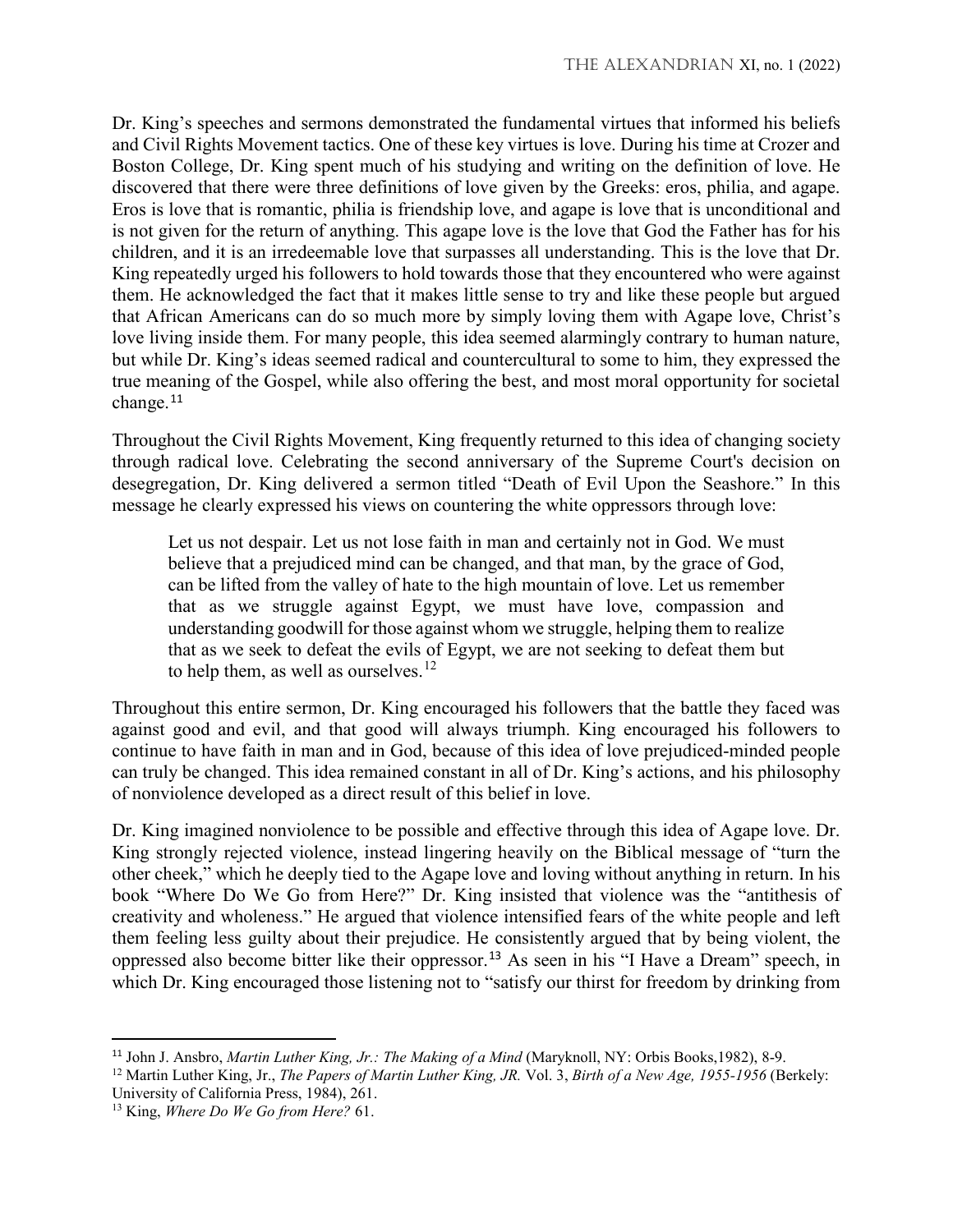the cup of bitterness and hatred." Nonviolence then became the most successful option for change.[14](#page-3-0)

While Dr. King's faith in the success of nonviolence stemmed from other sources such as Gandhi, Christianity remained the heart of his faith in nonviolence. Reminding his followers of the scripture Matthew 26:52, he insisted that "living by the sword you will perish by the sword." To Dr. King, participating and reacting with violence only in the end resulted in death by violence. Again, Dr. King kept with his social gospel and his envisioning of a warless world. Violence was not the answer.[15](#page-3-1)

Dr. King, with the use of nonviolent resistance based on his faith, was incredibly successful in his efforts for the Civil Rights Movement. The Montgomery Bus Boycott represents one of the first large-scale successes based on protestors' use of nonviolence, in part because some Christian whites found it harder to oppress a group of people who were so adamantly living Christ-like lives, and who even in their efforts for change were able to grip tightly to the idea of nonviolence and treat their oppressors with love.

In addition to love, justice was another important theme that Dr. King concentrated on for his cause. To Dr. King, white men were not the problem but were instead part of a larger battle between injustice and justice, evil and good forces. In his letter from a Birmingham jail, Dr. King utters the famous quote that "injustice anywhere is a threat to justice everywhere." Through this letter, he made it adamantly clear that injustice was occurring. Defending his breaking of the law, Dr. King insisted that any law that is not of the law of God is an "unjust law." He went on to define what an unjust law is, in his definition, he states that "any law that degrades human personality is an unjust law."[16](#page-3-2) Dr. King believed that God's law was just and therefore the laws that existed in America that contradicted that were to be defeated. He strongly believed that a victory in the Civil Rights Movement was a victory for justice in the law.

Dr. King was also an American at heart and relied heavily on his faith in democracy, as well as his belief in love and justice.<sup>[17](#page-3-3)</sup> He repeatedly urged his followers to trust that justice will prevail in a democracy. In one of his addresses to the Montgomery Improvement Association, he repeatedly urged his followers on this conviction, "We are here also because of our love for democracy, because of our deep-seated belief that democracy transformed from thin paper to thick action is the greatest form of government on earth." He believed that change must go in a written law to be lasting. These practical tactics, such as nonviolence and changing laws brought together his Christian beliefs in love, justice, and democracy. In his first major speech at Holt Creek Baptist Church for the MIA, Dr. King ties these concepts together, encouraging the attendees to understand that "Justice is really love in calculation. Justice is love correcting that which revolts against love."[18](#page-3-4) His mission never failed to embody his core beliefs about the Christian idea of love.

<span id="page-3-0"></span> <sup>14</sup> Clayborne Carson and Kris Shepard, eds., *A Call to Conscience: The Landmark Speeches of Dr. Martin Luther King* (New York: Warner Books, 2001), 43.

<span id="page-3-1"></span><sup>15</sup> King, *The Papers,* 305.

<span id="page-3-2"></span><sup>&</sup>lt;sup>16</sup> "Susi Letter from Birmingham Jail - Home – CSU, Chico," Letter from Birmingham Jail (The Atlantic Monthly), accessed March 30, 2022, https://www.csuchico.edu/iege/\_assets/documents/susi-letter-from-birmingham-jail.pdf.

<span id="page-3-3"></span><sup>17</sup> King, *The Papers,* 200.

<span id="page-3-4"></span><sup>18</sup> King, *The Papers,* 71-79.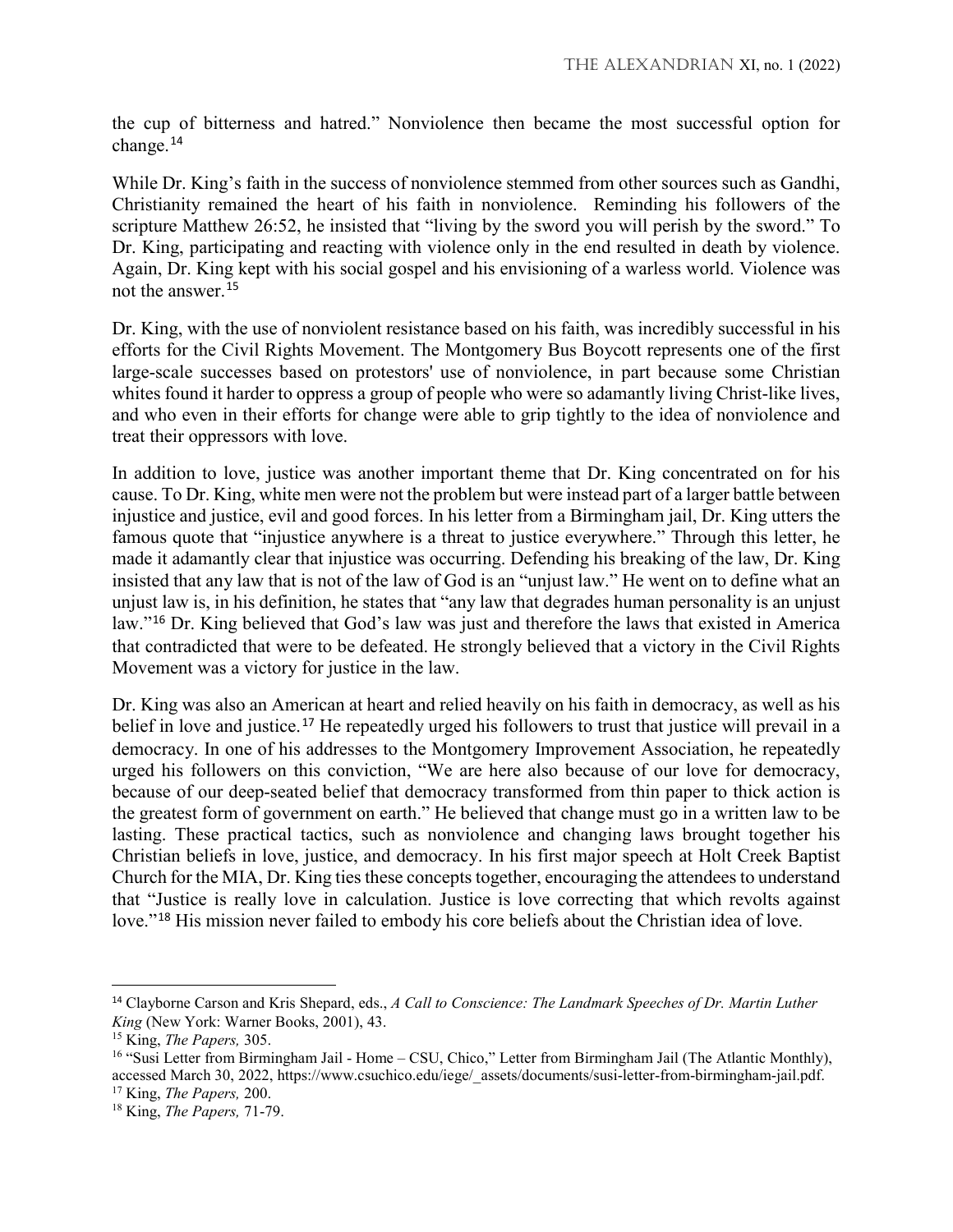While King's values of love, justice, and democracy shaped his actions, his foundation in Christianity most clearly emerges in his dependency on divine intervention for his mission. To King, his cause was not just his cause, but it was a divine one, in which he believed God was intervening in. On one occasion he spoke about his lack of strength after being arrested during the Montgomery Bus Boycott. He was honest about how depleted and afraid he felt, but then he recalled his prayer's immediate effect, explaining that "I experienced the presence of the Divine as I had never experienced Him before."[19](#page-4-0) This personal revelation convinced King that God was using him for this movement. Much of his belief and strength thus came from the idea that this movement was God-ordained, and the Divine was intervening. During one of his addresses to the MIA Dr. King furthermore assures listeners of this divine intervention, "this is a spiritual movement, and we are depending on moral and spiritual forces. That is the only weapon we have."<sup>[20](#page-4-1)</sup> King had no doubt that God was with this movement, a belief that resulted in his constant encouragement to persevere with the foundation rooted in Biblical truth.

As the movement persisted Dr. King faced opposition from both sides for his approach to an unchanging society. Even with the Civil Rights Movement, more groups began to develop that contradicted King's core beliefs including the Black Power Movement. King recalled times in marches where protestors, after being beaten and oppressed, would react in violence. Dr. King understood the frustration of these activists but urged them to see the long-term effects of what they were doing, and discouraged any ideas of separation into these different movement factions. His vision of unity remained based in his Christian values, even as other parts of the movement evolved in other directions. Some groups like the "Back to Africa Movement" or the "Gospel of Separatism" contradicted parts of King's message, to King not wanting to include white people in the movement defeated the purpose. He believed instead in equality for all and hope for the white man. Acting as if white people were a lost cause was detrimental to the movement all together.<sup>[21](#page-4-2)</sup> Because of his Christianity, Dr. King continued to strongly believe that white people were redeemable, and the nation would be able to live equally together one day, despite the growth of different views in the larger Civil Rights Movement.

Dr. Martin Luther King, Jr., undoubtedly made an enormous impact on many people and on the Civil Rights Movement. Whether sitting in the sanctuary at Dexter Avenue Baptist Church, rallying in the streets of Montgomery, or on the steps of the Lincoln Memorial in Washington D.C., Dr. King's strong passion undeniably moved and inspired many Americans. While the Civil Rights Movements was not a single man job, King deserves major credit for the impact of his dedication to his mission of the social gospel accompanied with his passionate oratorical skills. He used this to motivate an entire nation to break down years of segregation and unjustified discrimination towards an entire race of people. Dr. King's religion played a powerful role in the impact that he made. Without his faith in divine intervention in the movement, tightly intertwined with his value of Agape, philosophy of nonviolence, and emphasis on justice and freedom, Dr. King might have never been able to move a great population of Christian white southerners to realize their denial of practical Christian values. Dr. King's dismantling of the hold that racism

l

<span id="page-4-0"></span><sup>19</sup>Ansbro, *The Making of a Mind, 52-53*.

<span id="page-4-1"></span><sup>20</sup> King, *The Papers*, 200.

<span id="page-4-2"></span><sup>21</sup> Ansbro, *The Making of a Mind,* 204-205, 220-221.